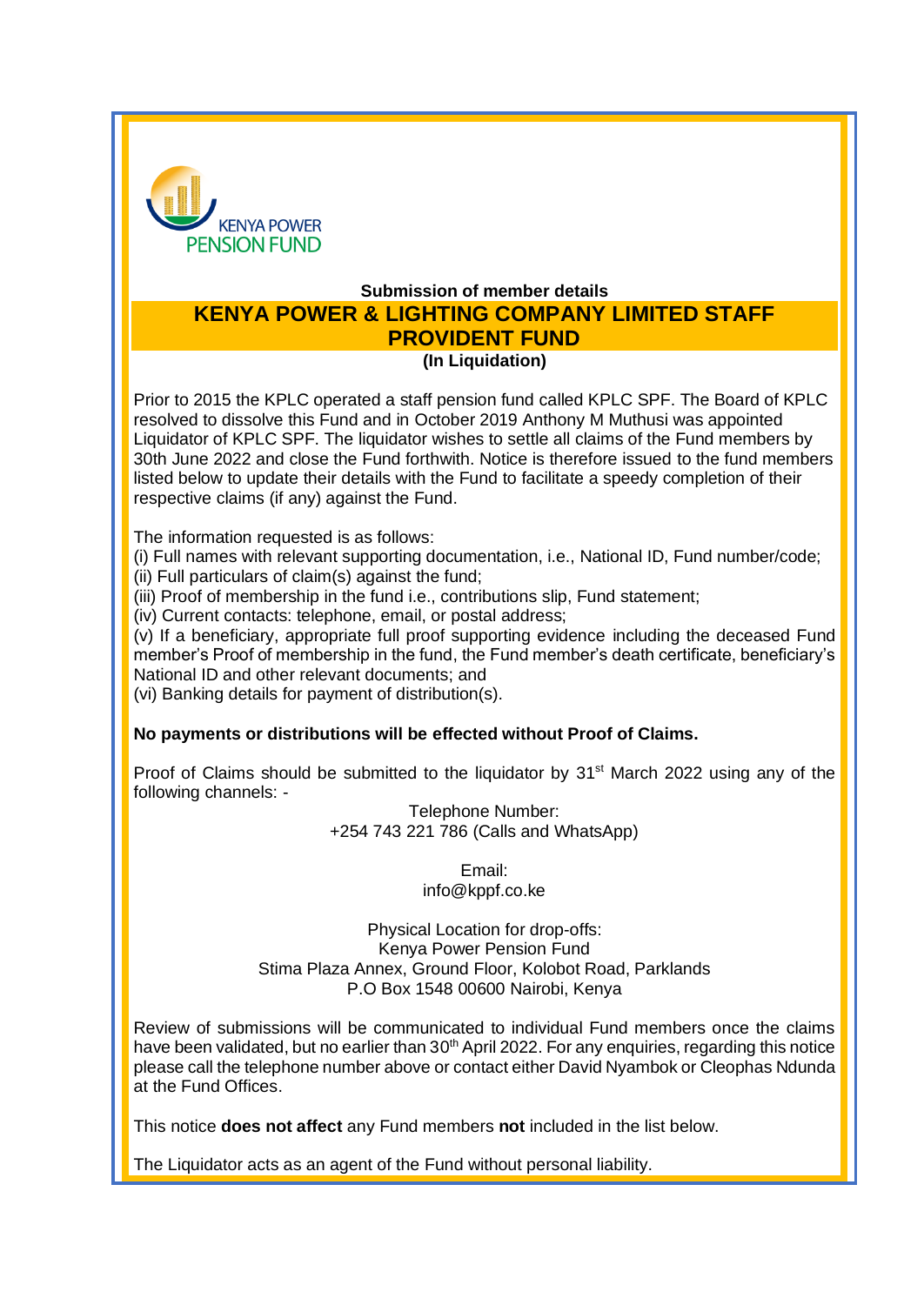Absaville Kagali **Mula Ashby Masila** Henry Migosi Mosoti **Mula Ashby Masila** Adah Kasudi Leech **Henry Ndirangu Kanyingi** Mulonzya Musee Aden Abdullah Kerow Henry Nyabuto Ongeta Munene Kinyua Njau Afled Ombalo Wanga 
Hesbon Okinyi 
Hesbon Othinyi Musa Mundu Aggrey Aliviza **Hillary Oluoch Oluoch** Musumali Joshua Mwongi Agripina Mung'Ohe Litwaka Irene Njambi Waweru Musyoka Mutunga Albert Njue **Isaac Kiplimo Kiplagat** Musyoki Kimeu Alem Paul Ngonga **Isaac Masila** Isaac Masila Muthee Francis Githui Alex Chilande Sibolo **Isaac O.Otieno** Isaac O.Otieno Mutie Nzala Alex Okello **Isaac Okelo Otieno** Mutini Mbogholi Mbogholi Mbogholi Mbogholi Mbogholi Mbogholi Mbogholi Mbogholi Alex Ouma Onyango **Isaac Ondieki** Mutua Mutunga Alexander Munyi Isaac Raise Keitany Muye Karani Gambo Alfred Onyango **Ismael Idris** Muzuru Saidi Juma Alfred Onyango Owiti Jackson Kanyiri Kimeu Nafula Teresa Ochieng' Alfred Samuel Jackson Mathuva Kimanzi Nancy Chepkorir Ruto Alphnce Ngoli Jackson Mwakughu Mwawasi Nancy Gachiku Njubi Amon N.Murororia **National Music Jackson Mwangi** Naomi Nkirote Ikiugu Amos Kamau **Amos Kamau** Jacktone O. Randa Nduko Ngoge Andrew Muthemba Moche Jacob Ngove Musyoka Nelson Kipkemoi Ruttoh Andrew S.Kiyai **Markiya Markiya Abongo Okello** Nicholas Waguau Angeline Achieng Oluoch James Chewa Niehu Simon Njeru Annah Mwelu Ndalana James Daniel Obadia N Kieti Anne Amina Musila **Anne Amina Musila** James Gitonga **Americanism Communist Communist A.** Anne Awinja James Japheth Odhiambo Okech Onyango Anne Mildred Kalondu James Karita Olutangi Ndeda Anne Rono Jepkemei James Kiyan Chesimett Omar Mwafrika Anneh Waithaka Nduta **James Magogo Channel Device Conventsion** Onyango Odiyo Anthony Kariuki James Mulei Masingu Oresta Gitau (Kengen) Anthony Lukila **Anthony Lukila** James Muriuki **COSKAR** Miya Anthony Wafula **Manufath Communist Communist Communist Communist Communist Communist Communist Communist Communist Communist Communist Communist Communist Communist Communist Communist Communist Communist Communist Communi** Antony Kuta Kawere James Mwangi Maguro Patrick Kairu Antony M. Njeru James N.Ndungu Patrick Motwoi Kewmoi Antony Mwangi Kinyanjui James Ng'ang'a Patrick Musyoka Antony Wachanga Kihiuhi James Ngugi Patrick Mutua Arafat Oori Opondo **James Njee Njee Patrick Mwinzi** Aron Maui **Aron Maui** James Odhiambo **Patrick Nganga** Augustine Mwaniki **Augustine Mwaniki** James Oduori **Patrick Njue** Ayub Gitau Gitau James Okeja Patrick Nzomo Badi Omari Badi **Marki dan James Ondiba Onchiri** Paul Akhwaba Ochingwa Bakari A. Burunga **International Studies** James Oyondi **Paul Erastus** Paul Erastus Bakari Ali Yusuf **Institute Internal State James Wahome Ngunjiri** Paul James Barbara Andiego Jamleck Karienye Paul Kimii Churuiyot

Abel Njau Mwaura **Muhaji Kale** Henry Kisika **Muhaji Kale** 

Andrew Muthike Mbiti **Micholas Odhiambo Ombok** Jacob Wafula Nicholas Odhiambo Ombok Anthony Muga Gachuho James Mutuku Mumangi Pancras Nchabera Ogamba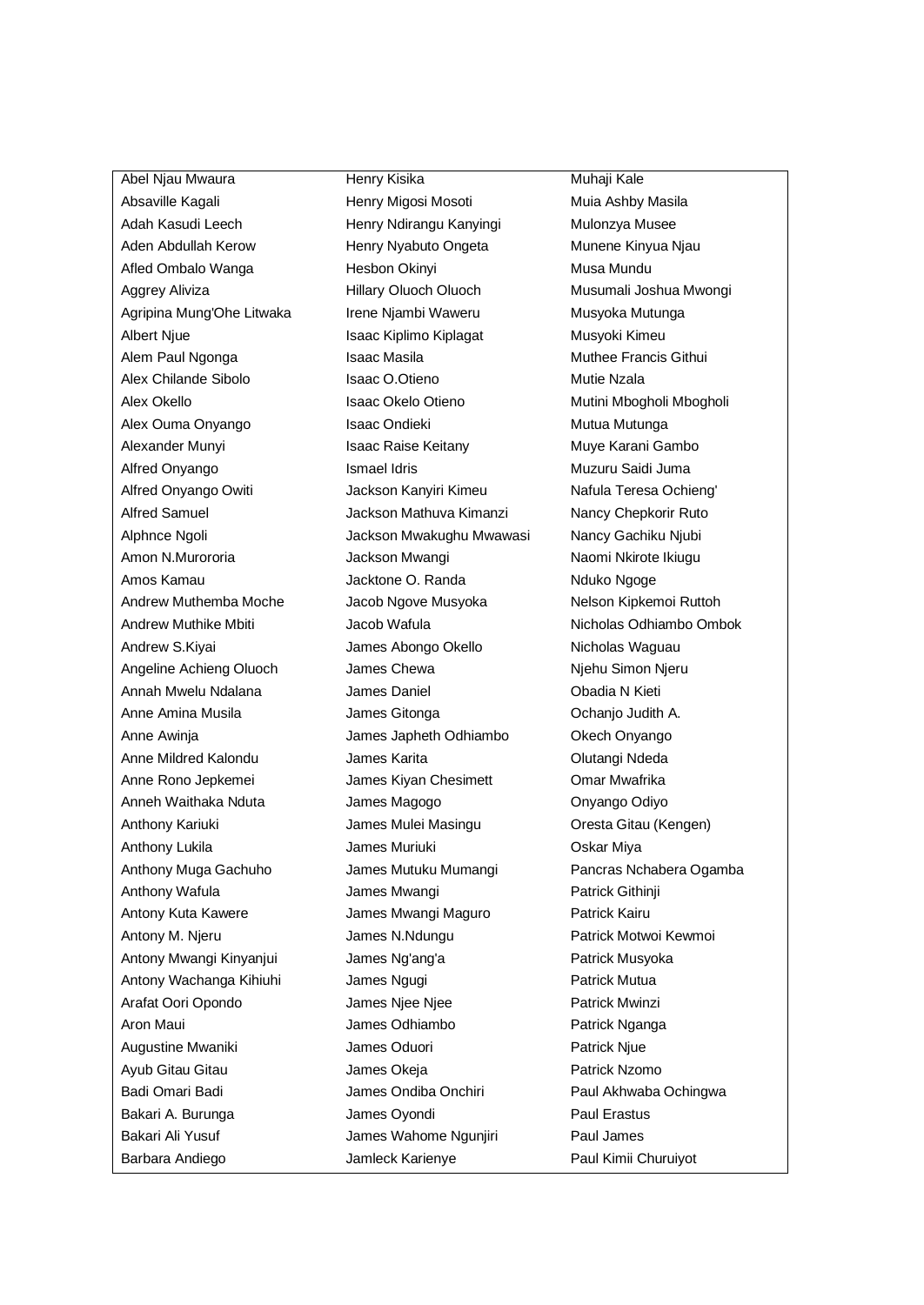Benjamin Njiru **Ingkawa Jane Thuo Wambui** Paul Maina Wanjohi Benson Ireri Magara Japheth Keranga Kizindaro Paul Mitalo Munika Benson Ongubo Makori Japheth Ngumbau Kituli Paul Ndaya Benson Orina **Marko Lared Obote** Paul Ngugi Gacheru Benson Owago **Benson Communist Communist Communist Communist Communist Communist Communist Communist Communist Communist Communist Communist Paul Ngui** Benson Owoko Thomas **Jenipher Ware Paul Sadia** Benta Anyango **Internet Anyango** Jeremiah Disimas **Paul Silas Olewe** Bernard Njeru Jeremiah Kipkemei Kiptere Paulo Mwanzi Atika Bernard Onyango Jeremiah Onchonga Peninah Muthoni Beth Igando **Company Strategies Company Joab Osir** Peter Babu Mutala Boaz Kibiwott Koech Joab Osukuku Peter Bodi Boniface Bagala Joash Elly Peter Gichovi Nephat Boniface Kasyoka Joash Maiko Ndege Peter Gichuki Boniface M.Wambua Job Chifalu Ndune Peter Githinji Maina Bosco Kenneth Mahonga Joel O. Okeyo Peter Kaloki Calleb Odeny Ogada Joel Owenga Awiti Peter Kariuki Calleb Owino Odhiambo **Johana Kibet** Peter Mararo Charity Muthuri Mwendwa Johannes Ouma Peter Mbaabu Mwanja Charles Andola Mungo John Aloice Odoyo Peter Mburu Charles Araka Onsare **John Amenga** Peter Mugi Waweru Charles K. Mugambi John Bundi M'Njogu Peter Mwangi Charles Kimutai Rono John Evanson Peter Ndiritu Gatihi Charles Kiptoon Kipsang John Iroha Gikunyu Peter Ombongi Magoma Charles M. Mulinge John K. Maseti Peter Symon Charles Mangoi Nyamweya John K.A.Kirui Peter Uvungo Charles Muteti John Karanja Peter Waceke Karanja Charles O. Asumu John Kariuki Peterson N.Ngure Charles O.Owino John Kigunda Muraga Philip Karisa Charles Osengedo John Kimata Njoroge Philip Kirarei Charles Owiny John Ligho Zia Philip Nga'Nga Njenga Charles Owuoth Molla John Marindany Kipkorir Raphael Mulinge Kaesa Chechwe Salim Omar **John Munene Njoroge** Raphael Muthee Cherono Turgut Edna **John Mutambuki** Reuben Kavoi Chimatuni Buhuru Chimatuni John Mwangi Reuben Kipketer Segei Christina Aoko Arenjo John Mwangi Gikonyo Reuben N. Isaboke Christine Gachaiya Ngina John Mwangi Wangombe Reuben Waka Christine J.Malatit **Marking Strute J.Malatit** John Odira **Marking Richard Aura Mbaya** Christopher Kamanza Mwanamwenga John Otieno Richard Gideon Christopher Ondieki John Peter Kanake Richard Indimu Clement Abonyo John Rubia Ndirangu Richard Julius Cleophas Mbugua **Matu John T.Chege** Richard Kipkorir Kaino Cornel Amoshe Mtongoi John Waiguru Ndungu Richard Kiplangat Cosmas Musyoka Mue **John William Ratemo** Richard M. Mutiso Cosmas Siele Kiprono Johnson Ndaro Richard Ndinda Cyprian Matheka Kondi **Johnson Njoroge** Richard Yavan Baruei Cyrus Makau Johnson Oyollo Otieno Robert Kinyanjui Gacheru

Benedict Nicholas Namulembo Jane Khamete Paul Kithome Kisilu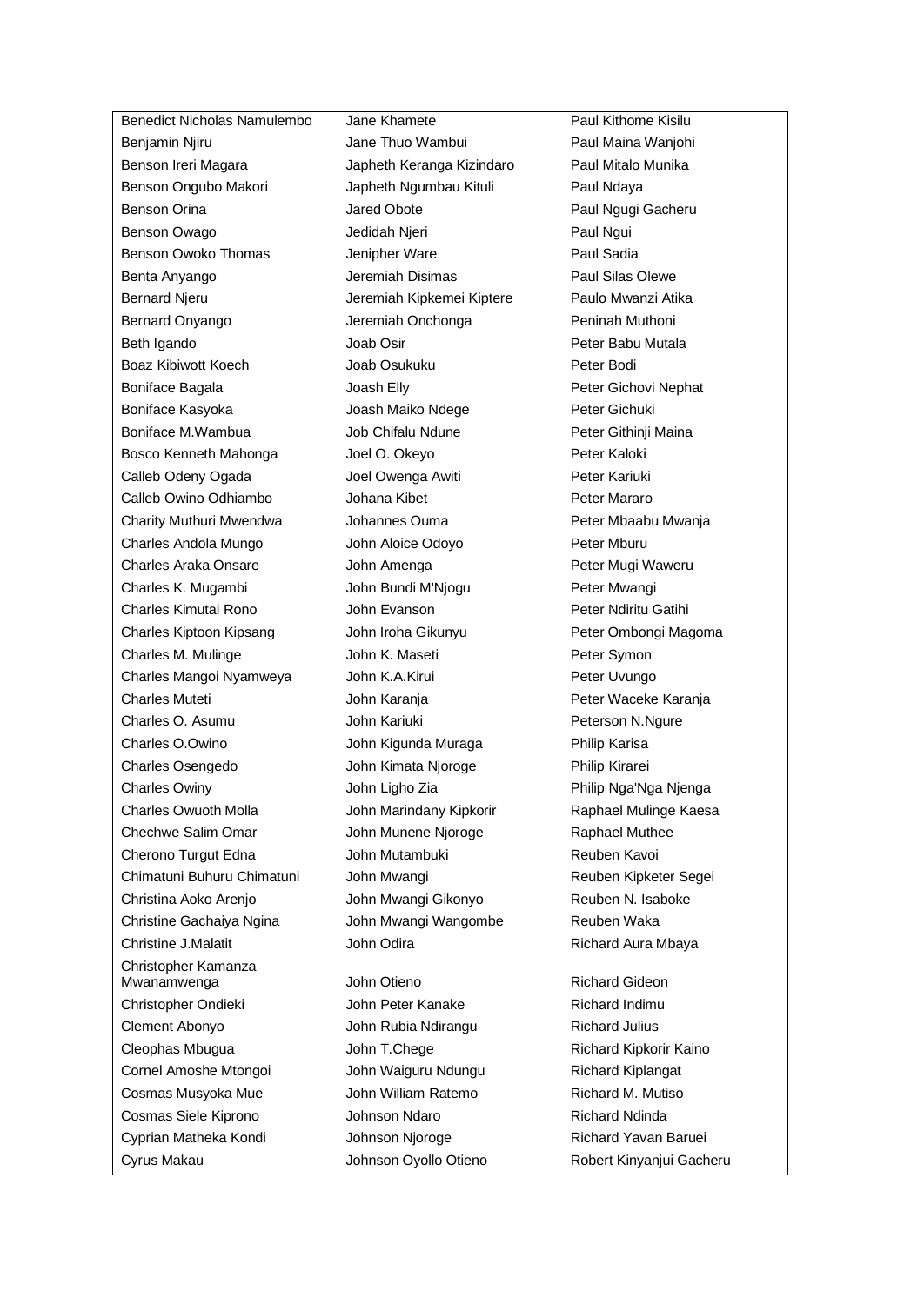Dancan Gakure Kibiru **Institute dan Jonathan Nthenge** Rona Mwaniki Nguti Daniel K. Kavuri Jones Mwaigamba Rosa Hagono Daniel Kariuki Gateri **Manusia India Alikuware Manusi Alikuware** Rose Mwikali Kioko Daniel Kingori Mutahi **Mutahi** Joseph Ambwaro **Roselyne Masika K** Daniel Kithuka Telela **Joseph Chisaka** Rosemary A.Oluochi Daniel Muturi Mugambi **Joseph Irungu Cancer Action** Ruth W.Muigai Daniel Ndungu Thuo **Joseph Jackson Wafula** Safari Chengo Said Daniel R. Kibor Joseph Kamau Ngige Salasio Mwaniki Danson Ngundo Joseph Karuga Mabuta Salim Abdilahe David K Atuti **Voseph Lugalia Luva** Salina Jeruto Keter David K. Koech Joseph Maritim Kerich Samson M. Makori David Kiptarus **Charles II Samson Muiruri** Samson Mongare Okari David M. Kiugu Joseph Mutne Wambua Samson Rapudo David Muthoka Joseph Mutua Samson Wasega David Mutitu Gichaga **Samuel Ade** Joseph Nguta Samuel Ade David N. Kasyima Joseph Njue Ireri Samuel Gathuri Kihara David Ndicu Joseph Onsongo Samuel Gichau David Njoroge Kariuki **Joseph Onyango** Samuel Gitau Mwaura David Nyambu Joseph Tuikong Kipkorir Samuel Kipsang Rono David O. Ondiek **Volution Charlotter Joseph Wachieni** Samuel Kitungulu Olendo David Owino Joseph Wachira Samuel Mangethi David Theuri **National State State Joseph Wanyeki Mwangi** Samuel Masha Dennis Swafi Joshua Amos Samuel Muritu Dickson Juma Joshua Gitimu Kariuki Samuel Nunda Aranda Dickson Waweru (Kengen) Joshua Maingi Gikama Samuel Tella Onyino Dominic K Kipkeu Joshua Opondo Wangumba Sarah Achieng Wanyera Dominic K.Thyaka  $J$ osphat Kash Saverio Sanya Edward Erima Josphat Misango Sebby Baya Edward Kimutai Kimosop Julius Mwawasi Selly Jerono Koech Edward M. Mwangi Julius Onyango Otieno Seth George Elias Matole Dzoro Julius Waitwika Chege Shadrack Kiplangat Rutto Elias Ouko Juma Hassan Mriwa Silas Njagi Elisha Odoyo Justin Njue Simon Kipkoech Yator Elizabeth Meza Mkangache Justus Festus Kaburu Simon Maina Emmanuel A Umidha Juvenalis K.Kimani Simon Thuku Ephantus Njuguna Njuguna Kareigi Kariuki Irungu Simon Wainaina Erick O. Omulo Katana Kirimo Solomon Lagat Kipkoech Eris Benjamin Lotukoi Kazungu Dnzombo Allington Solomon Mwirigi Ernest Francis **Kenneth Alaro Kenneth Alaro** Stanely Pepella Wamalwa Ernest Mulari **Kenneth Kamau Chege** Stanley Samuel Mwendwa Esther Wanjiku Kamau Kenneth Kibet Stephen Churu Guchu Evans Ochieng The Kimani Wilson Njoroge Stephen Kabila Faith Ncuguni Kimuyu Wambua Stephen Kamau Ngobia Fanuel Inzoberi Kimwetich William Kandie Stephen Kiplangat Koskei Felix Everistus Gitonga **Kiseleve M. Mukunga** Stephen Munene Ngumba

Cyrus Wambugu Johnson W. Kamau Robert Ndabu

David K. Karonga Joseph Malelu Ndambuki Sammy Omulloh Odhiambo Elijah Ondeko Sangolo Jumaa Suleiman Silvester Nyamumbo Nyamumbo